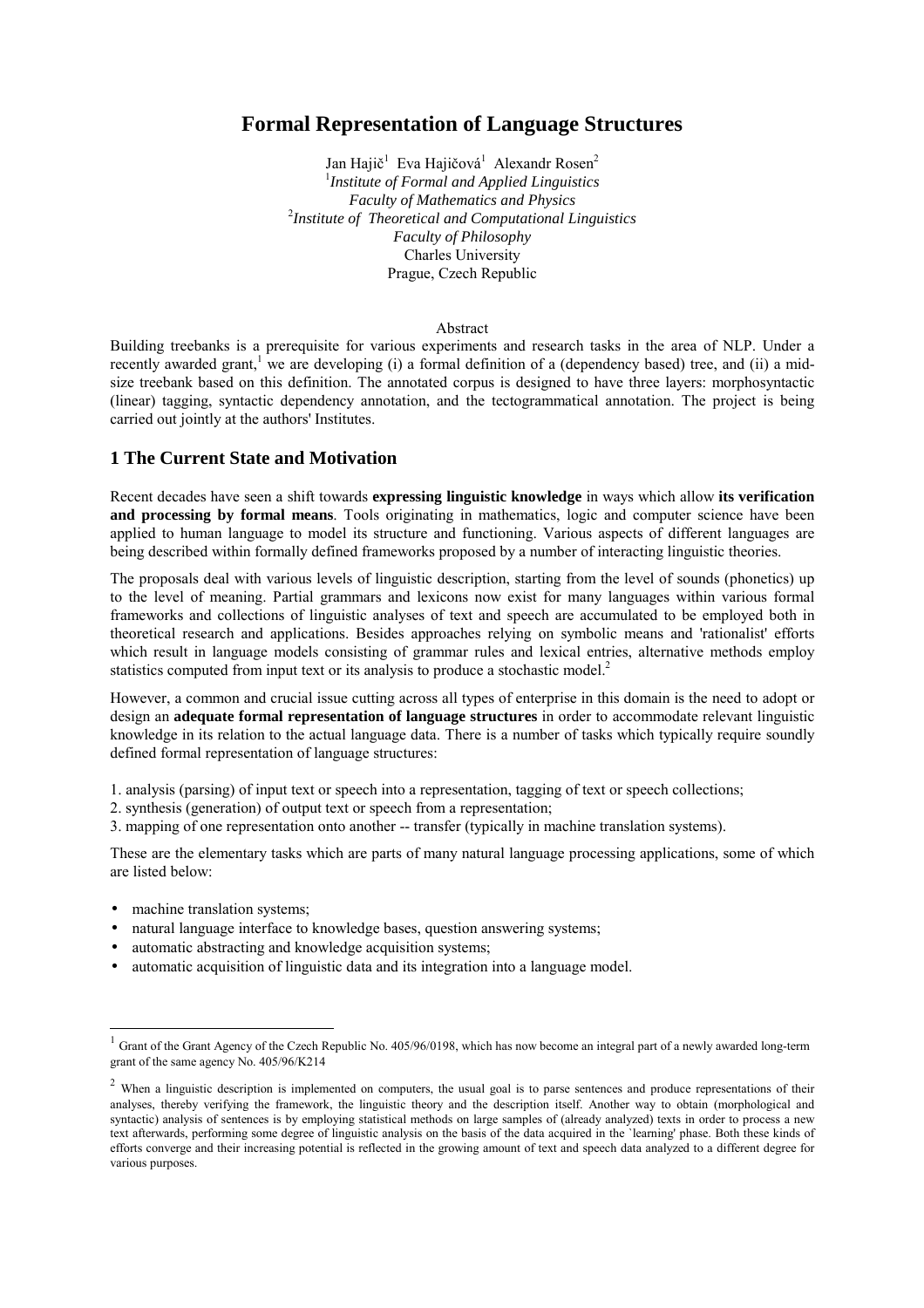Formal representations of language structures which have been proposed by different linguistic theories and/or used in natural language processing applications reflect their context in many respects and suitable candidates for an intended more **general use** are difficult to find. This is due to various aspects of their design, such as (i) specific theoretical commitment, (ii) limited expressive power in partial coverage of language phenomena and restriction to certain levels of linguistic analysis, (iii) difficulties in expressing relationships between different levels of analysis, (iv) hard-wired reliance on some characteristics of a certain language or language group and the resulting difficulty in adapting the framework to a typologically different language, and, finally, (v) application-specificity. Thus, it is difficult to express a full-fledged syntactic analysis of a **'free word-order' language** by means of word-class labels and constituent brackets used for tagging (mostly English) texts.

Although it is not likely that a single framework could become a universally accepted vehicle of linguistic knowledge, we believe that a higher degree of generality and flexibility can be achieved for the benefit of both theoretical studies and application-oriented projects.

# **2 Characteristics of a Satisfactory Solution**

From the conceptual point of view, an adequate design of formal representation should be able to express linguistic facts related to the following levels of description:

- 1. level of phonetics, phonology, graphemics: specification of phonemes, stress and prosodic patterns, etc.;
- 2. level of morphology: morphemes, morphological categories;
- 3. level of syntax: syntactic categories, syntactic structure (trees);
- 4. level of (linguistic) meaning: disambiguation of lexical meaning, specification of underlying structure and function, communicative dynamism and topic -- focus articulation, anaphora resolution.

There are several **important features** that should be reflected in the design to make it really useful:

- It should be possible to describe a language structure in **all its aspects** simultaneously, i.e., to be able to relate facts from all levels of linguistic analysis in a straightforward fashion. At the same time, the design should permit access to specific aspects of the description without other aspects intervening. Thus, a user interested only in syntactic structure should be able to filter out any other information.
- If a certain aspect of linguistic description can be structured and viewed differently depending on theoretical commitments, the design should provide an option to derive the desired way of presenting the linguistic facts from a common representation. Thus, **both phrase-structure and dependency trees** could be derived from the description.
- The design should be capable of accommodating **typologically different languages** without substantial modifications, especially, it should provide space for stating the relation between word-order variations and higher levels and for the interplay between morphology and syntax in the case of complex expressions.
- A related requirement concerns the possibility to express **links between parallel structures** and their analyses in different languages. This feature is important if parallel bi- or multilingual data are to be analyzed and studied as contrastive language structures.
- The design should provide space for as little or as much linguistic facts concerning a language structure as is possible or practical to collect or express. This feature would permit to integrate text or speech samples with their analyses in a **stepwise fashion**, possibly starting with a bare text/speech string and leaving some levels unspecified.
- It should be possible to represent at least some linguistic facts in an **underspecified** form. Wherever possible, an option to use a quantitative measure should accompany such cases. Disjunctions restricted to local domains, underspecified descriptions and weights could be the means to achieve this requirement.
- The formal representation should be **convertible** to another format, as required by an application or desired by another specification covering compatible conceptual issues.
- The design should be **flexible** in the sense that it should contain as few inherent restrictions to its extensions and modifications as possible.

## **3 Background, Methods and Problems**

Without attempting to preview the results, the following points can be made to sketch the starting point situation, the outlines of the goal, and the path towards its achievement: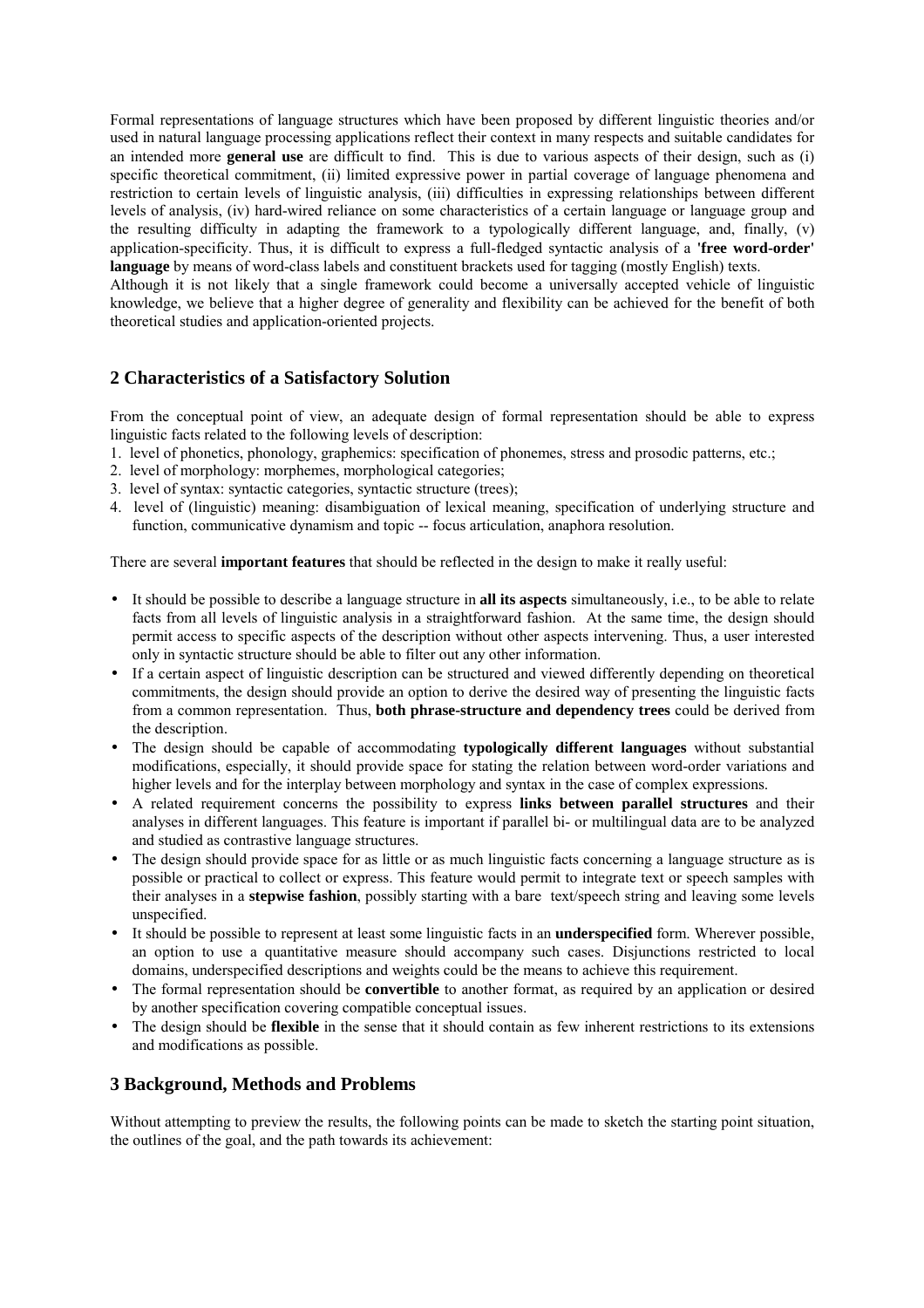1. The project will be able **to profit from theoretical results and practical experience** gained in the field of formal description of natural language at our sites.

The fruitful results concerning word-order variations and their relation to meaning, as well as the richness of syntactic studies based on a dependency-oriented model, both widely acknowledged and faithful to the high standards of the Prague School linguistic tradition, provide a wealth of stimulating material.

At both sites, a number of application-oriented research projects have been at least in some respects tackling the problems of an adequate representation of language structures. The projects include machine translation, natural language interface to knowledge bases, automatic abstracting, automatic knowledge acquisition from texts and grammar checking.

2. The smallest piece of information (typically, a linguistic category) is expressed as **an attribute and its value** (i.e., a 'feature'). A collection (conjunction) of such pairs is used to describe a linguistic object (typically an aspect of linguistic description of a word or a collocation), allowing for partial information (underspecification) and entering into more complex structures, where some attribute values are not atoms but structures. Through the recursive nature of such a representation, linguistic structures of arbitrary complexity can be described. Two or more attributes can share a single value, which is a possible way to implement relations between linguistic facts at different levels of description.

As structures of this type have become a kind of standard in modern linguistic research, the issues of compatibility with other approaches will be substantially simplified on many levels.

3. The design will be tested by its application on language data in at least two typologically different languages. A sample of **bilingual parallel text data** will be provided to test the parallel link option between analyses of linguistic structures.

There are a few **challenging issues** which call for an inventive solution:

- The relation between the surface string of graphemes/phonemes, hierarchical syntactic structure and the ordering of meaning-bearing elements according to the degrees of **communicative dynamism** is far from straightforward. This concerns especially cases of **crossing dependency** (non-projective structures). If the representation is to accommodate descriptions on all levels in an integral form, a non-trivial solution has to be found.
- **Complex expressions** like idioms, compound words and morphological categories realized by discontinuous sequences of auxiliary words present another problem of a similar kind.
- The **integration** of all kinds of linguistic knowledge **in a single formal framework** capable of application to the widest range of language structures is a unique enterprise. Disregarding the undoubtedly immense practical profit for a moment, the project will probably bring the most precious theoretical fruit precisely in this domain.

## **4 The Treebank**

The formalism developed within this project will be applied towards a mid-size treebank, mainly on the Czech material. There will be three layers in the treebank.

1. Morphosyntactic Tagging

This layer will represent the text in the original linear word order with a tag assigned unambiguously to each word form occurence, much like the Brown corpus does. The tagset used will reflect the richness of the Czech inflective morphology--there is about 1500 different tags in a flat list of tags needed for appropriate morphosyntactic description of Czech word forms.

2. Syntactic Dependency Annotation

This will be the main treebank file. It will contain the (unambiguous) dependency representation of every sentence, with features describing the morphosyntactic properties, the syntactic function, and the lexical unit itself. All words from the sentence will appear in its representation.

This part of the treebank will be done semi-automatically, possibly using the results of syntactic analysis of Czech which is being worked on under the Grammar Checker project we are involved in (EU/PECO). We have already finished development of software which will facilitate the handwork involved (graphical tree editors for both DOS/Windows and Unix (OpenLook/Linux) environments).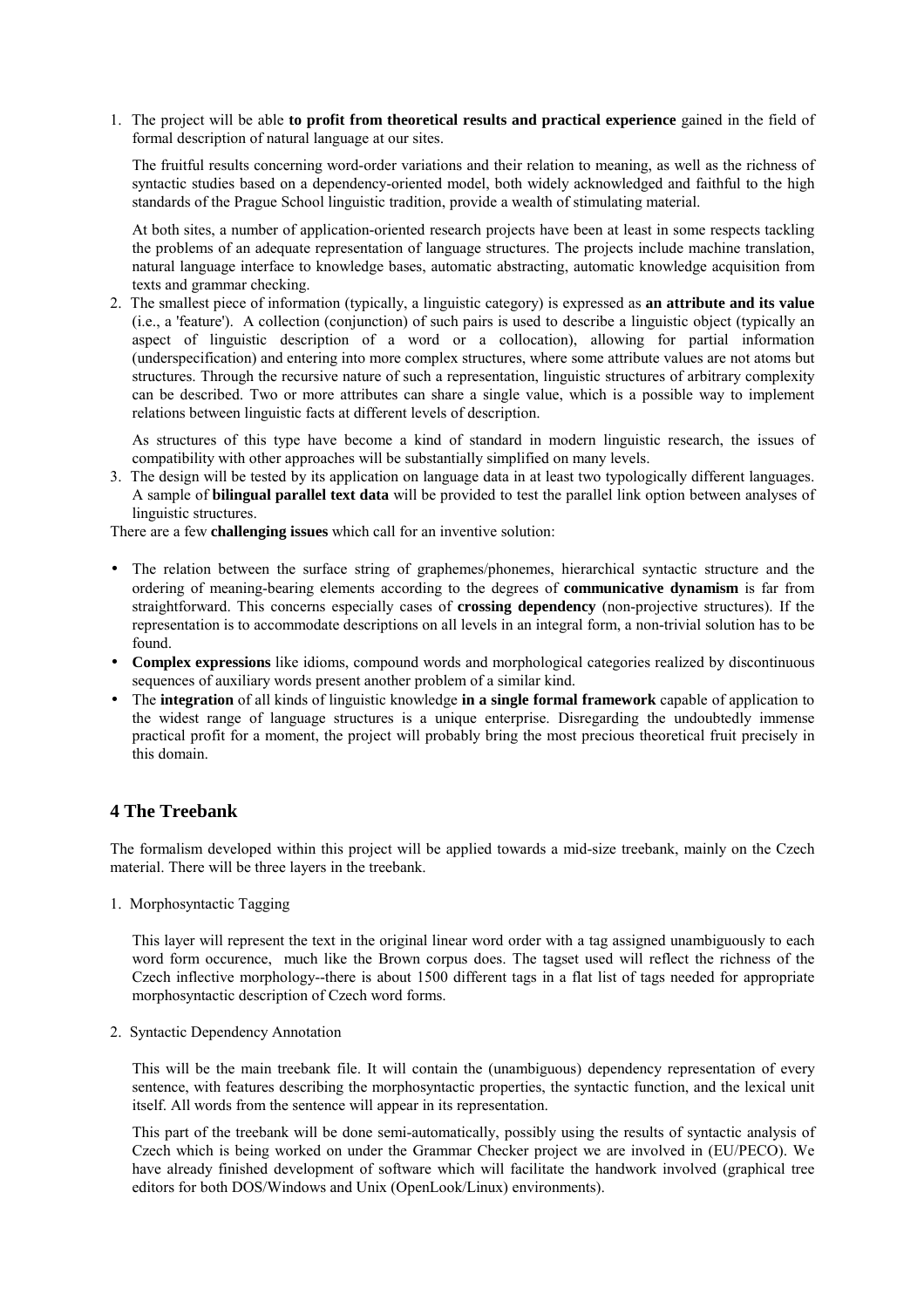The morphosyntactic tagging layer can be derived automatically from the syntactic dependency layer.

3. Tectogrammatical Representation

At this level of description we will annotate every (autosemantic non-auxiliary) lexical unit with its tectogrammatical function, position in the scale of the communicative dynamism and its grammatemes (similar to the morphosyntactic tag, but only for categories which cannot be derived from the word's function, like number for nouns, but not its case).

We expect to annotate a subset of the treebank at this layer, as it is unclear to what extent this could be done automatically starting at the syntactic layer.

## **5 Cooperation, Links and Previous Experience**

The problems and methods outlined above are being tackled at different places in the world, and there are some previous results both at the authors' sites and elsewhere to use and/or be inspired by them.

As mentioned in the previous section, there has been a long history of theoretical linguistics in Prague. In the past 30 years, formal representations of several kinds have been developed, (parts of) which can be used as a starting point [1], [2], [3]. However, there has not (yet) been an attempt to solve the representation problem in such a complex and unified way. Also, the development of the past ten years will lead to novel approaches in the representation theory.

However, the idea of the ''development cycle'' involving immediate, large-scale evaluation and verification on real texts has not been exploited previously in the framework of such a theoretical issue as a formal representation of language structures undoubtedly is. There are various projects, mainly in the United States, which do use the repetitive evaluation strategy to get valuable feedback, but they are more application-oriented. We feel that an appropriate modification and proper usage of such methods would mean a **qualitative leap** in a

search for a theoretical result in a non-technical discipline. We would like to cooperate as much as possible with the centers doing a lot of work in this direction, namely, the LDC (Linguistic Data Consortium) at the University of Pennsylvania, and use their materials, especially for the evaluation phase of the English side.

There are also projects the results of which (or at least some of them) would help this project: this would also make very effective use of funds spent on other grants and research activites both within and outside of the Czech Republic. We envisage the **use of some of the results obtained in the following projects**: Grammar Checking for Slavic Languages (a PECO project, funded by the EU), from which we would like to obtain some ideas about representations of ill-formed input; Czech National Corpus project (funded by GAČR), as a resource of Czech textual material; and MATRACE (also funded by GAČR), as a starting point for comparison (and later, unification) of structural representations developed for the purpose of machine translation between two typologically different languages.

## **6 A Summary of the Goals**

There are two main goals to be achieved:

- A **specification** and thorough **description** of a single **formal representation of language structure**, integrating and enhancing the previous theoretical results, and adding new contributions at the same time (especially the representation of topic/focus, coreference, discontinuous elements relations, etc.);
- An **experimental verification** of the above, i.e. the markup of a substantial portion of diverse, real text samples using the formal specification developed under the grant. In other words, building a treebank. Two **typologically different languages** will be used for the experiments, Czech and English.

We consider the two goals mutually indispensible, as we believe that only a rigorous testing of any formal representation theory will put it on a solid ground, and it will make an immediate feedback possible.

### **References**

[1] Petr Sgall, Alla Goralčíková, Ladislav Nebeský and Eva Hajičová, *Functional Approach to Syntax*, American Elsevier, New York, 1969